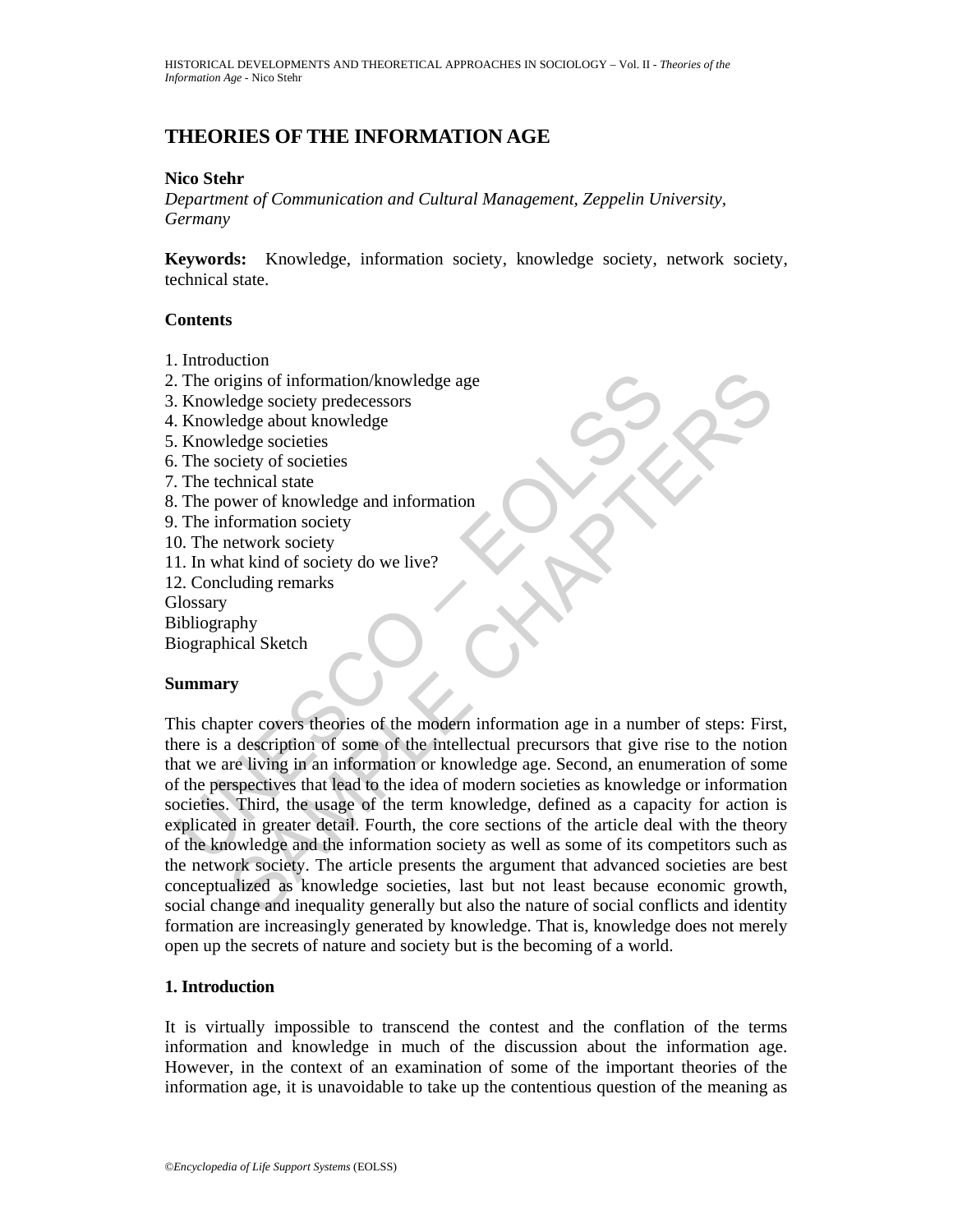well as relation between knowledge and information. The main puzzle at this juncture of the theoretical discourse on the role of knowledge and information in social action is whether it is even possible and sensible to distinguish between them. The conceptual distinction between information and knowledge, is in any case at best relative, appears to be most difficult, if not impossible to sustain in the light of the fact that these notions are often employed as virtual equivalents.

Many dictionaries simply define information as a certain kind of knowledge. A similar symmetry between information and knowledge is evident if one defines information as "knowledge reduced and converted into messages that can be easily communicated among decision agents". In other definitions of information and knowledge, information is simply conceptualized as a subspecies, as an element or the raw material of a number of knowledge forms. For example, information is codified knowledge as well as indirect knowledge, or knowledge is defined as the cumulative stock of information; similarly, knowledge in general is seen to extend to "tacit knowledge" (a term used by Polanyi) and other forms of knowledge. In short, the outcome of many efforts to define knowledge and information appears always to lead to the same result: knowledge and information become indistinguishable.

# **2. The Origins Of Information/Knowledge Age**

f knowledge forms. For example, information is codified knowledge a<br>nowledge, or knowledge is defined as the cumulative stock of inform<br>nowledge in general is seen to extend to "tacit knowledge" (a term<br>nowledge in general edge forms. For example, information is codified knowledge as well as indire<br>ege, or knowledge is defined as the cumulative stock of information, similarly<br>ge in general is seen to extend to "tacit knowledge" (a term used John Stuart Mill (1806-1873) in *The Spirit of the Age*, published in 1831 after his return to England from France, where he had encountered and taken in the philosophy of history in the political thinking of the St.-Simonians and of the early Comte, affirms his conviction that progress is possible in society as the result of the intellectual accomplishments of his own age. But progress and the improvement of social conditions are not, Mill argues, the outcome of an "increase in wisdom" or of the collective accomplishments of science. They are rather linked to the general diffusion of knowledge throughout society as Mill wrote in 1831:

Men may not reason, better, concerning the great questions in which human nature is interested, but they reason more. Large subjects are discussed more, and longer, and by more minds. Discussion has penetrated deeper into society; and if greater numbers than before have attained the higher degrees of intelligence, fewer grovel in that state of abject stupidity, which can only co-exist with utter apathy and sluggishness .

Mill's observations in the mid-nineteenth century, a period he regarded as an age of profound moral and political transition, and in particular his expectation that such beneficial consequences for society as increased individual choice for a greater number of people (and hence emancipation from "custom) will be the result of a broader diffusion of knowledge and education but not necessarily scientific knowledge in the narrow sense of the term resonates with the idea of modern society as a knowledge society.

By the same token, the notion that we have begun to live in an information age often refers to the same historical period, yet the notion of the information age emphasizes the growing presence of certain technical devices and tools in society that allow the much more rapid communication of information and knowledge than was the case in previous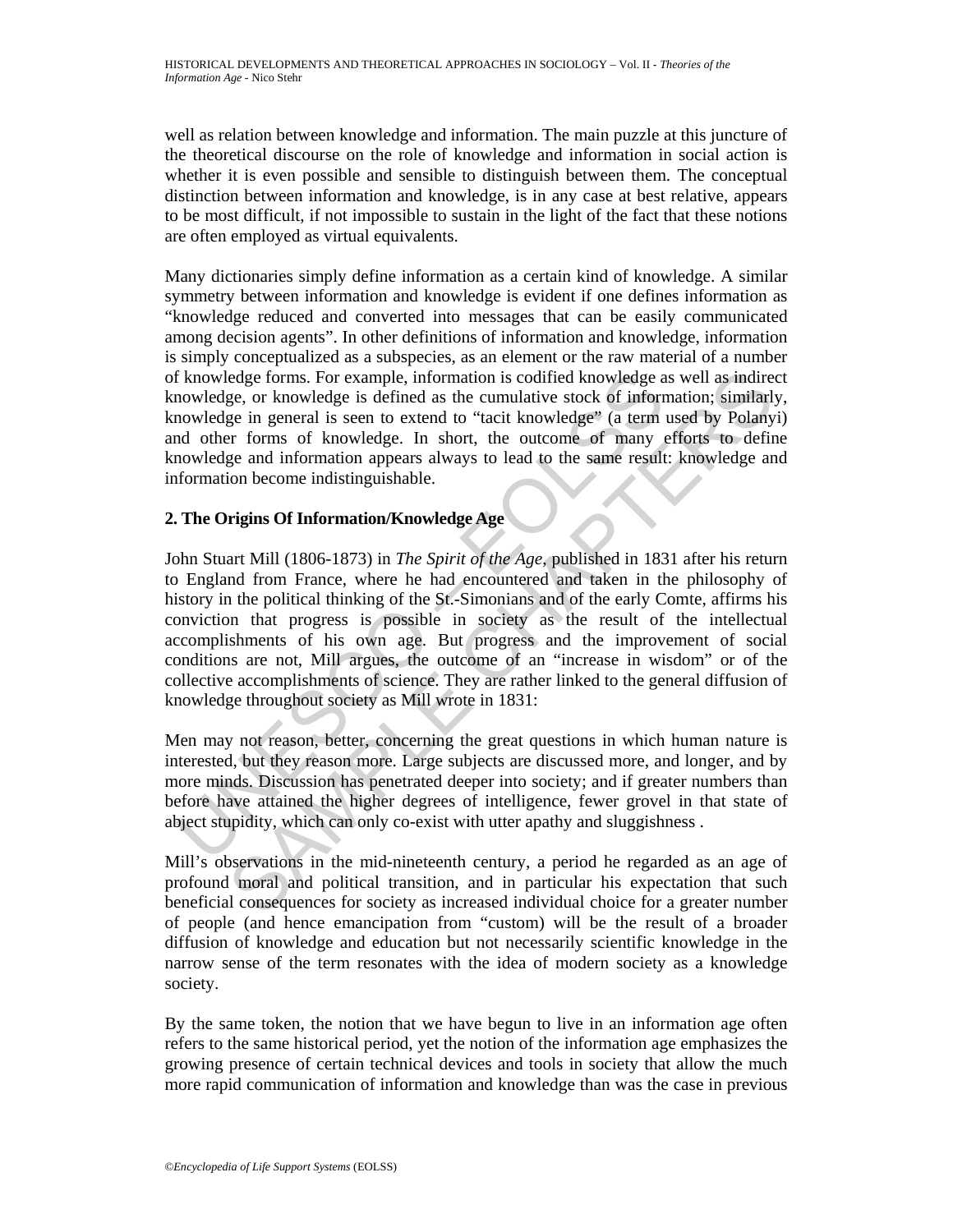periods. Thus, in a recent exhibition devoted to the "Information Age" in the Smithsonian National Museum of American History, it is argued that the modern information age began with Samuel Morse's invention of the telegraph transmitter and receiver in 1837. It was the first instrument to transform information into electrical form and transmit it reliably over long distances.

mowledge tends to be contestable and is developed is response to con<br>time may only be implicitly accessible, especially as a certain for<br>equires authority and power. The mixture of fears and warmings with<br>pompliments exhib ge tends to be contestable and is developed is response to contenders that afted and youly be implicitly accessible, especially as a certain form of knowledge and any only be implicitly accessible, especially as a certain The promise of more knowledge and information cannot really be separated either from its counter image, for example from the fears and the darkness associated with a lack of knowledge or, from the allegedly mistaken or false use of knowledge even when it is available in abundance. The general point here is that much is gained from an analytical point of view that confronts a particular perspective with its opposite, its negation or competitor. Such conscious confrontation also serves, as a useful reminder that knowledge tends to be contestable and is developed is response to contenders that after a time may only be implicitly accessible, especially as a certain form of knowledge acquires authority and power. The mixture of fears and warnings with blessings and compliments exhibits a trait of virtually all forms of knowledge, namely its controversial nature and the fact that it was, and is, developed in opposition to other forms of knowing. The exclusion of other means and purposes is inevitable. In the case of knowledge, the contestable context is provided for, on the one hand, by arguments that question or promote knowledge per se and, on the other hand, by opinions that at times differ sharply on the uses to which knowledge ought to be put. In contemporary society, doubts about the social consequences of knowledge are bound to give rise to a new field of political activity, namely knowledge politics concerning with the regulation and control of new knowledge and technical artifacts.

# **3. Knowledge Society Predecessors**

In retrospect, some *ancient societies* may be described as knowledge societies. Ancient Israel, for example, was founded upon its law-like Torah-knowledge. And in ancient Egypt religious, astronomical and agrarian knowledge served as the organizing principle and the basis of authority. More recently, Marxist theories of society have assigned decisive importance to the (cultural) forces or means of production for societal development since "man's understanding of nature and his mastery over it by virtue of his presence as a social body ... appears as the great foundation-stone of production and of wealth', so that general knowledge becomes a direct force of production". Max Weber's seminal inquiry into the unique features of Western civilization stresses the pervasive use of reason to secure the methodical efficiency of social action. The source of rational action and, therefore of rationalization, is located in particular intellectual devices.

The theory of *industrial society*, as developed by Raymond Aron, which encompasses both socialist and capitalist forms of economic organization as a single social reality of industrial civilization, accentuates first and foremost the extent to which science and technology shape the social organization of productive activities. Even more recent theories of postindustrial society, in particular those of Daniel Bell, have elevated theoretical knowledge to an axial principle of society. That "rational knowledge", fabricated in one system, apparently travels with great ease and without loss across the boundaries of social systems, for instance, from science into the economy or state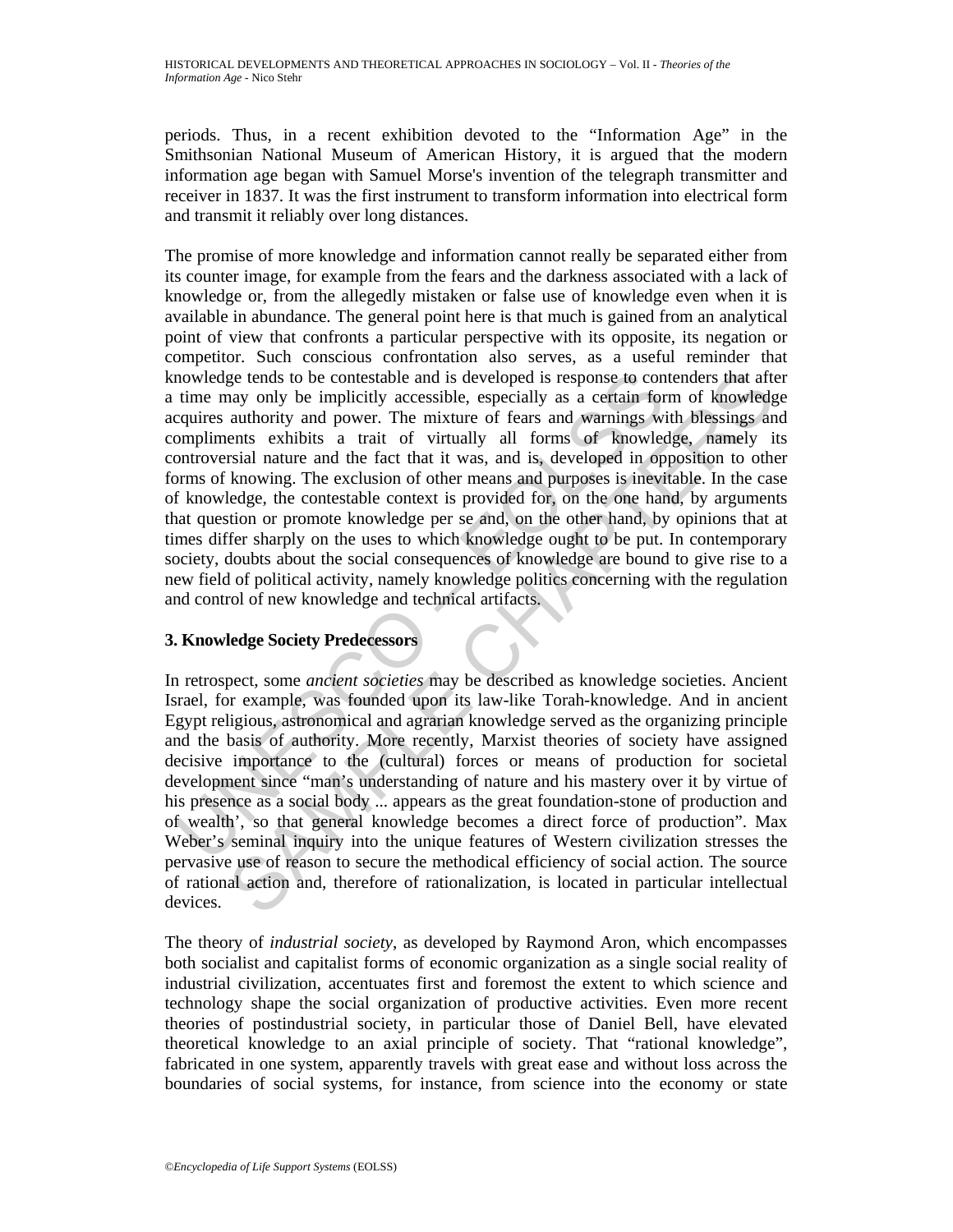institutions, is hardly ever questioned.

The first to employ a related term, "knowledgeable society", appears to have been Robert E. Lane. Lane's conception of a knowledgeable society, however, is closely tied to a particular theory of science and it reflects the excessive optimism of the 1950s and the early 1960's that (social) science will help to bring about a society in which common sense has been replaced in major social institutions by scientific reasoning. Lane argues that the members of such a knowledgeable society will be guided in their conduct, if not always consciously, by the standards of "veridical truth".

In the late 1960s, Peter Drucker, in *The Age of Discontinuity*, refers to "knowledge society". Drucker regards knowledge as central to modern society and as the foundation of its economy and of social action. Daniel Bell also employs this term in the context of his discussion of the emergence of *post-industrial society*, a designation he himself prefers. Bell at times uses knowledge society interchangeably with "postindustrial society", since he regards knowledge as a "fundamental resource" of postindustrial society.

It is economy and of social action. Daniel Bell also employs this term<br>is discussion of the emergence of *post-industrial society*, a design<br>refers. Bell at times uses knowledge society interchangeably wit<br>oriety. The here momy and of social action. Daniel Bell also employs this term in the context costs<br>in of the energence of *posi-industrial society*, a designation he limines<br>uses knowledge society interchangeably with "postindustrial<br>sinc The theory of post-industrial society recognizes a particular central principle, viewed as a kind of dominant logic, which allows the observer to impose a specific conceptual order on vast societal developments of modern (Western) society. Bell describes his theory as concerned primarily with changes in the social framework of "society", that is, its *social structure* that analytically along with the *polity and culture* comprises society. The social structure of a society refers, more specifically, to its "economy, technology and the occupational system" and the structure of social roles. The kind of changes in the social structure Bell attempts to chart primarily are those induced by the "axial principle" of his theory of society, namely "the centrality of theoretical knowledge". Theoretical knowledge has a dual function. It is both the source of innovation and a foundation for policy formation in society. For Bell the axial principle is likened to "director of social change" in and for post-industrial society.

Post-industrial society is no longer organized around the co-ordination of individuals and machines for the production of commodities, but around knowledge. It is a game between persons. Post-industrial society witnesses a shift from the production of commodities to the tertiary or service sector and a corresponding decline in the preeminence of the occupations of the manufacturing sector of society. One important contrast, therefore, is that a desirable standard of life in post-industrial society is no longer defined by the quantity of goods but by the quality of life as reflected in ready access to services and amenities such as health, education, leisure, and the arts. The kind of work individuals increasingly perform requires theoretical knowledge. The chief "resource of the post-industrial society is its scientific personnel".

The knowledge referred to in virtually all theories of modern society that elevate knowledge to prominence, and the groups of individuals that are seen as acquiring influence and control by means of this knowledge, tend to be conceptualized narrowly. This does not mean, however, that such a concept lacks cultural centrality and public or political influence. On the contrary, the narrower notion of knowledge and the often accompanying stress on the role of technical innovation that attributes enormous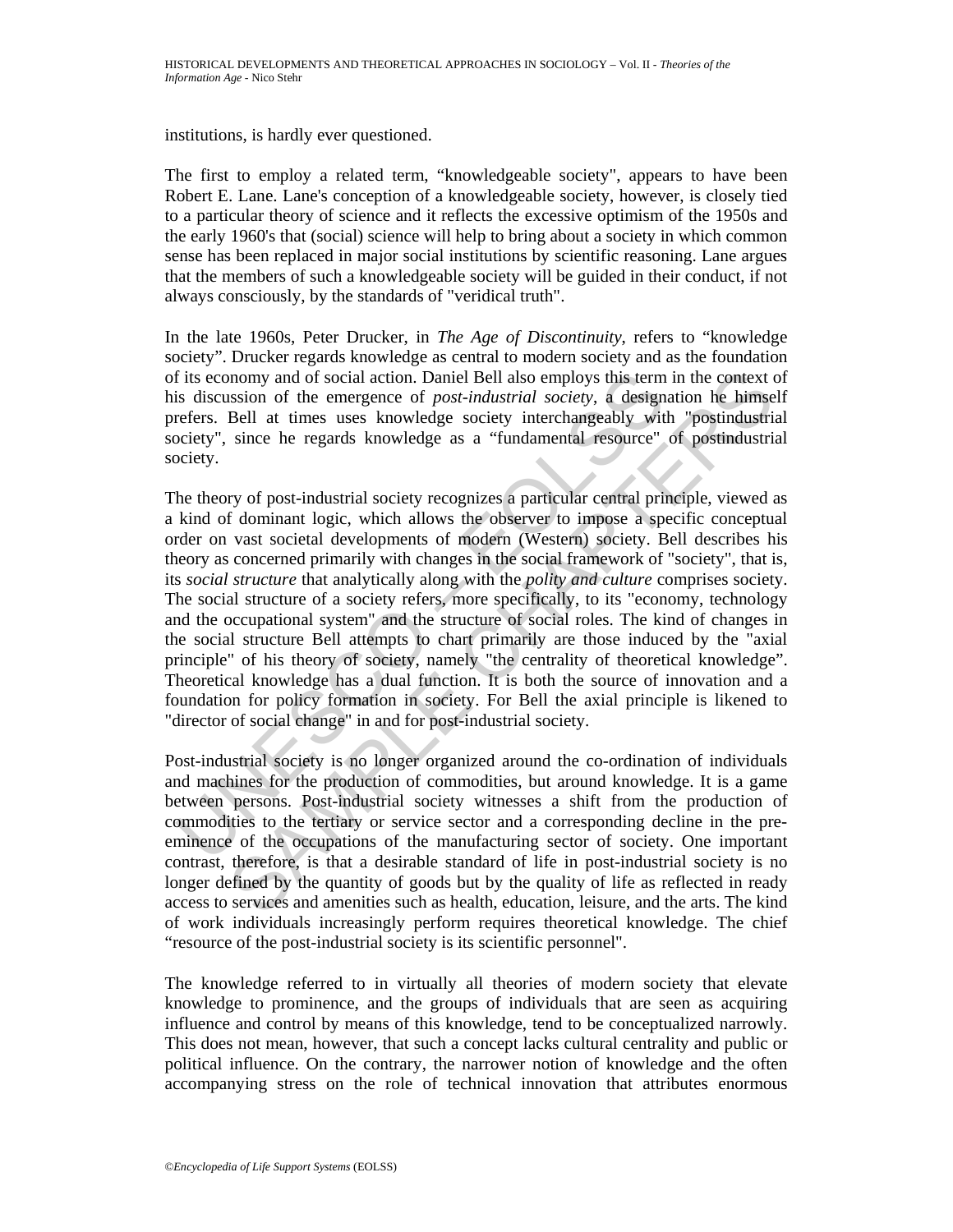efficacy to scientific and technical knowledge resonates strongly with the dominant public as well as political conception of knowledge, information and its role in society. The narrow definition of knowledge is also testimonial to the success of the scientific community in installing a particular conception of knowledge as the dominant public concept of knowledge. Whatever the limitations of this "scientistic" conception of knowledge, its centrality clearly reflects the diminishing social role of nonscientific conceptions of knowing and forms of knowledge.

and describes knowledge as objective, truthful and in conforminomoledge is treated as a black box. Paradoxically, there is the efficacy of "objective" technical-scientific or formal exerestimate the efficacy of "objective" cribes knowledge as objective, truthful and in conformity with reality<br>ge is treated as a black box. Paradoxically, there is the tendency the<br>data the efficacy of "objective" technical-scientific or formal knowledge. We<br>of In much the same way, a systematic *sociological* reflection about the nature of "theoretical knowledge" (and its interrelation to technology) is virtually absent from Bell's *The Coming of Post-Industrial Society*. The concept of knowledge found in Bell's work is formulated in deference to a philosophy of science dominant a few decades ago that describes knowledge as objective, truthful and in conformity with reality. Knowledge is treated as a black box. Paradoxically, there is the tendency to overestimate the efficacy of "objective" technical-scientific or formal knowledge. We are not offered a sociological perspective of the knowledge process. The central question about knowledge posed by the theory of post-industrial society is a functionalist one: What are the consequences of objective knowledge for both society and the individual, and how can these results of knowledge be apprehended? The lack of sufficient detail and scope in explicating the social role of knowledge results in a deficit of accounts for the reasons of the growing demand for more and more knowledge in modern societies, for the ways in which knowledge travels, for the rapidly expanding groups of individuals in society who in some way or another live off knowledge, for the many forms of knowledge considered pragmatically useful and the various effects knowledge may have on social relations. Since the constitutive mechanism of "knowledge" is defined in a restrictive objectivist manner, the social, political and economic consequences to which these theories allude tend to be confined to rather straightforward effects that include the hope for (or the fear of) highly rationalized forms of social action. A more adequate understanding of knowledge requires that one open the black box.

Therefore this article introduces in greater detail a contrasting concept of knowledge that will be employed in explicating the idea of modern society as a knowledge society.



#### **Bibliography**

- - -

Barnes, Barry (1985) *About Science*. Oxford: Blackwell. [A study of the sciences from the perspective of the sociology of scientific knowledge.]

Bell, Daniel (1973) *The Coming of Post-Industrial Society*. *A Venture in Social Forecasting.* New York: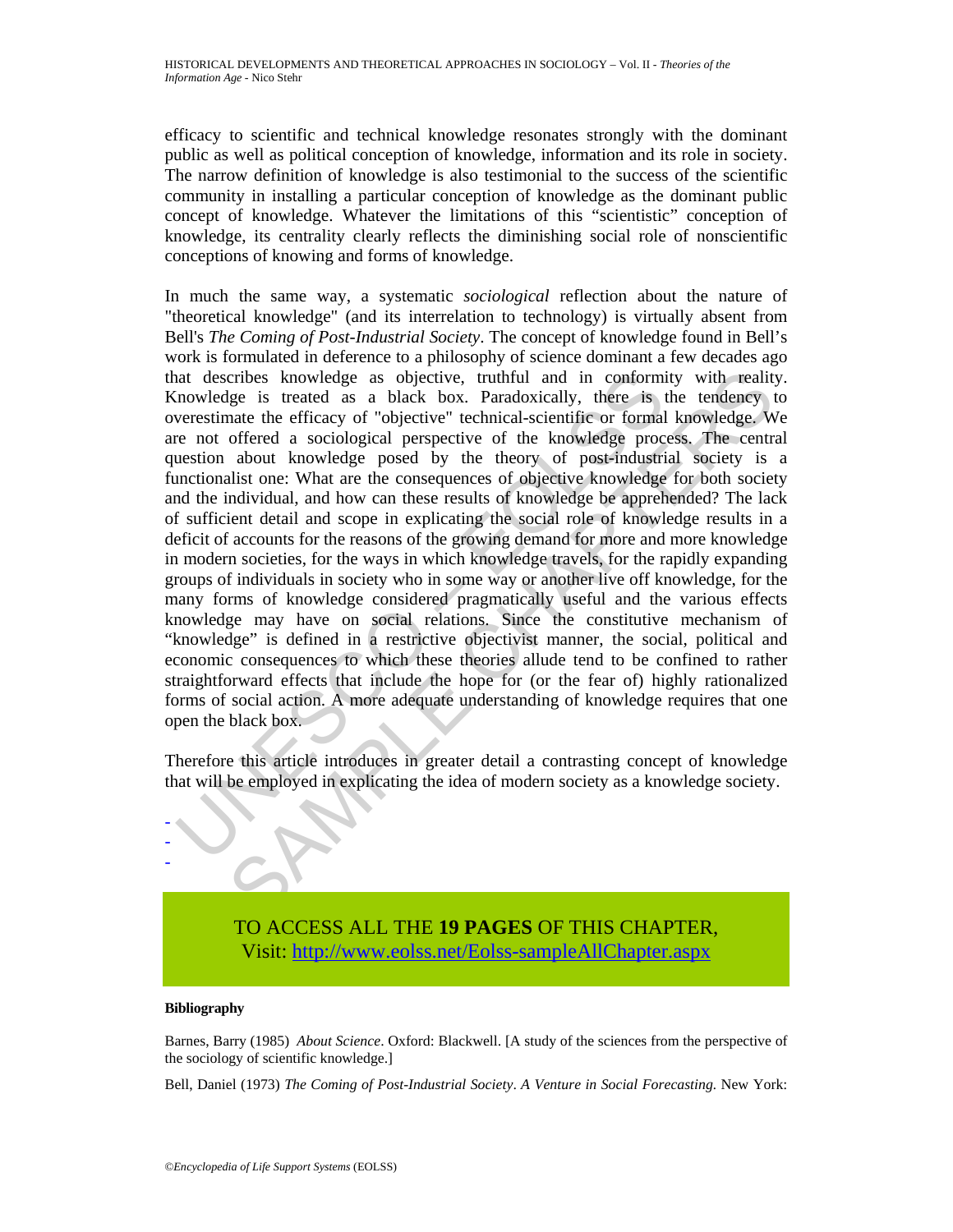Basic Books. [Daniel Bell expounds the thesis that industrial society is being replaced by post-industrial society. Post-industrial society manifests itself by a significant change in the importance of employment sectors in modern society. The service sector gains as the expense of agriculture and industry.]

Beniger, James R. (1986), *The Control Revolution*: *Technological and Economic Origins of the Information Society.* Cambridge, Massachusetts: Harvard University Press. [A detailed history of the rise of technologies and techniques of communication and information-processing, and their use for controlling social and economic processes. Beniger argues that modern information technologies, and with them the "information society," began to take shape in the 1830s with the introduction of railroads, and began to take off with full industrialization after 1880.]

Block, Fred and Larry Hirschhorn (1979) "New productive forces and the contradictions of contemporary capitalism," *Theory and Society* 17:363-395. [An examination of the changes in the modern economy toward a post-industrial economy. The central purpose of the paper is to development a theoretical perspective of post-industrial society within the context of New-Marxism.]

Bourdieu, Pierre ([1979] 1984) *Distinction*. Cambridge, Massachusetts: Harvard University Press. [Pierre Bourdieu asserts that social class membership confers aesthetic preferences. Class differences in turn are determined by a combination of the varying degrees of social, economic, and cultural capital. Bourdieu stresses the dominance of cultural capital.]

ourdieu, Pierre ([1979] 1984) Distinction. Cambridge, Massachusetts: Harvard Univordieu asserts that social class membership confers aesthetic preferences. Class differemined by a combination of the varying degrees of soci Pierre ([1979] 1984) *Distinction*. Cambridge, Massachusetts: Harvard University Press. [Pierre (in turn a signal class membership onders assetheic perfectners. Class differences in turn as dominance of cultural capital.] Borgmann, Albert (1999) *Holding on to Reality*: *The Nature of Information at the Turn of the Millennium.* Chicago: University of Chicago Press. [*Holding on to Reality* is a history of information, from its inception in the natural world to its role in the transformation of culture to the current Internet mania and is attendant assets and liabilities. Drawing on the history of ideas, the details of information technology, and the boundaries of the human condition, Borgmann illuminates the relationship between things and signs, between reality and information.]

Castells, Manuel. 1996. *The Rise of the Network Society.* Oxford: Basil Blackwell. [According to Castells modern societies are increasingly structured around the bipolar opposition of the Net and the individual. The Net refers to new, networked forms of organization which are replacing vertically integrated hierarchies as the dominant form of social organization. The individual relates to the multiple practices through which identities are affirmed in the context of rapid social change.]

Drucker, Peter 1969. *The Age of Discontinuity*. *Guidelines to our Changing Society*. New York: Harper & Row. [Drucker offers observations about a range of discontinuities in modern society that he saw well ahead of his contemporaries such as the ubiquity of new technologies, the implications of the global economy and the approaching disenchantment with big and cumbersome institutions – universities, hospitals, businesses, governments. Drucker noted 40 years ago to prepare for the Knowledge Revolution.]

Huntington, Samuel P. (1973) 'Postindustrial politics: how benign will it be?" *Comparative Politics* 6: 163-191. [An early review.]

Inglehart, Ronald (1995) "Changing values, economic development and political change." *International Social Science Journal*: 379-403. [An empirical study based on survey data from a wide range of societies.]

Lane, Robert E. (1966) "The decline of politics and ideology in a knowledgeable society." *American Sociological Review* 31: 649-662. [One of the first discussions that employs the term the "knowledgeable society"; however, it reflects the excessive optimism of the 1950s and the early 1960's that (social) science will help to bring about a society in which common sense has been replaced in major social institutions by scientific reasoning.]

Mannheim, Karl ([1929] 1936) *Ideology and Utopia*. *An Introduction to the Sociology of Knowledge.* London: Routledge and Kegan Paul. [One of the classical statement of the emerging field of the sociology of knowledge which inquires into the social bases of knowledge and information.]

Marcuse, Herbert (1964) *One-Dimensional Man*. *Studies in the Ideology of Advanced Industrial Society*. Boston: Beacon Press. [Marcuse critically observes that contemporary industrial society dominates life and diminishes alternatives; its aim is to convert nature and people into "stuff", and absorb criticism by co-opting it from within. Marcuse argues that the progress of free market capitalism has speeded up, with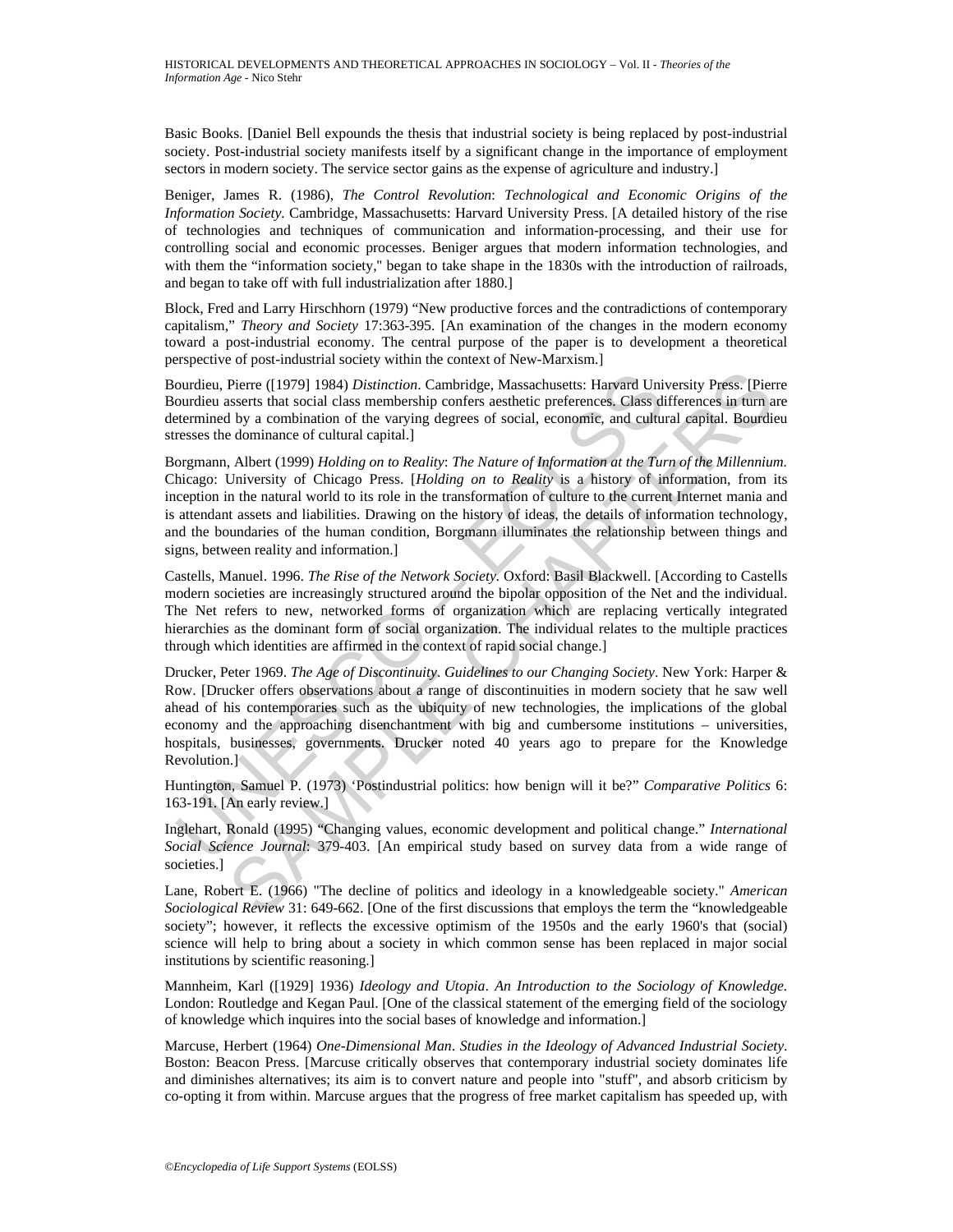disastrous consequences for both the world's poorest people and its physical ecology.]

Marx, Karl ([1939-1941] 1973) *Grundrisse*. *Introduction to the Critique of Political Economy.* New York: Vintage Books. [Written during the winter of 1857-8, the *Grundrisse* was considered by Karl Marx to be the first scientific elaboration of the critique of political economy. A collection of seven notebooks on capital and money, it both develops the arguments outlined in the Communist Manifesto and explores the themes and theses that were to dominate his later better-known work *Capital*.]

Mill, John Stuart ([1831] 1997) *The Spirit of the Age, On Liberty, The Subjection of Women*. Selected and edited by Alan Ryan. New York: W.W. Norton. [The *Spirit of the Age* contains a series of magazine articles outlining a theory of history and progress with an affinity to the ideas of an early founder of French sociology, Claude Henri Saint Simon.]

Polanyi, Michael (1967) *The Tacit Dimension*. New York: Doubleday. [A discussion of the "structure of tacit knowing" which Michael Polanyi regarded this as his most important discovery.]

ichta, Radovan et al. (1969) Civilization *at the Crossroads: Social and Human*<br>crientific and Technological Revolution. White Plains, New York: International Arts<br>cherchic development of the thesis by the Czech philosophe adovan et al. (1969) Civilization at the Crossroads: Social and Human Implications of the Dranological Revolution. White Palms, New York: International Arts and Sciences Press, the Czech philosopher that modern society is Richta, Radovan et al. (1969) Civilization *at the Crossroads*: *Social and Human Implications of the Scientific and Technological Revolution.* White Plains, New York: International Arts and Sciences Press. [The development of the thesis by the Czech philosopher that modern society is transformed by a socalled scientific-technological revolution. A thesis that resonates with Daniel Bell's theory of the postindustrial society.]

Schelsky, Helmut (1961) *Der Mensch in der wissenschaftlichen Zivilisation*. Opladen: Westdeutscher Verlag. [A critique of the possibility of the transformation of modern society into a "technical state", that is, advanced industrial society is a powerful instance of "scientific civilization".]

Stehr, Nico (2004) *Knowledge Politics*. *Governing the Consequences of Science and Technology.*  Boulder, Colorado: Paradigm Publishers. [The concern in much of modern society is not that we do not know enough but that we may know too much. As a result, there is a growing preparedness in society to discipline knowledge in the form of modern knowledge politics.]

Stehr, Nico (2002) *Knowledge and Economic Conduct*. *The Social Foundations of the Modern Economy.* Toronto: University of Toronto Press. [An examination of the thesis that the classical means of production are replaced by knowledge (for example, as a source of additional economic growth) in advanced society and that we are observing the emergence of a knowledge-based economy.]

Stehr (2001) *The Fragility of Modern Societies*. *Knowledge and Risk in the Information Age.* London: Sage. [This book argues that knowledge is now central to the modern economy and its productive processes. It is also essential for social relations, social cohesion and conflict resolution. These changes produce new forms of social interaction and new perspectives on identity, practice and association. The book examines the nature of contemporary social change.]

Stehr, Nico (1994) *Knowledge Societies.* London: Sage. [In present day societies, knowledge is not only the key to the world, but the making of the world. In this broad-ranging analysis of the central role that knowledge plays in our life, Nico Stehr critically examines the premises of existing social theory and explores the knowledge relations in advanced societies. The result is a significant new synthesis of social theory.]

Touraine, Alain. ([1984] 1988) *Return of the Actor. Social Theory in Postindustrial Society.* Minneapolis: University of Minnesota Press. [Touraine sees social movements as the central groups in the new social politics and realignments (for example the Women's Movement, and the Ecological Movement) manifest themselves in modern societies. Social movements, as one of the most fundamental forms of citizen action are the sources of new political identities.]

#### **Biographical Sketch**

**Nico Stehr** is Karl Mannheim Professor of Cultural Studies at the Zeppelin University, Friedrichshafen, Germany. His research interests center on the transformation of modern societies into knowledge societies and associated developments in different social institutions of modern society (e.g. science, politics, governance, the economy and globalization) as well as the societal consequences of climate change. Among his recent publications are: *Biotechnology: Between Commerce and Civil Society* (Transaction Books, 2004); *Knowledge* (with Reiner Grundmann, Routledge, 2005), *Moral Markets*